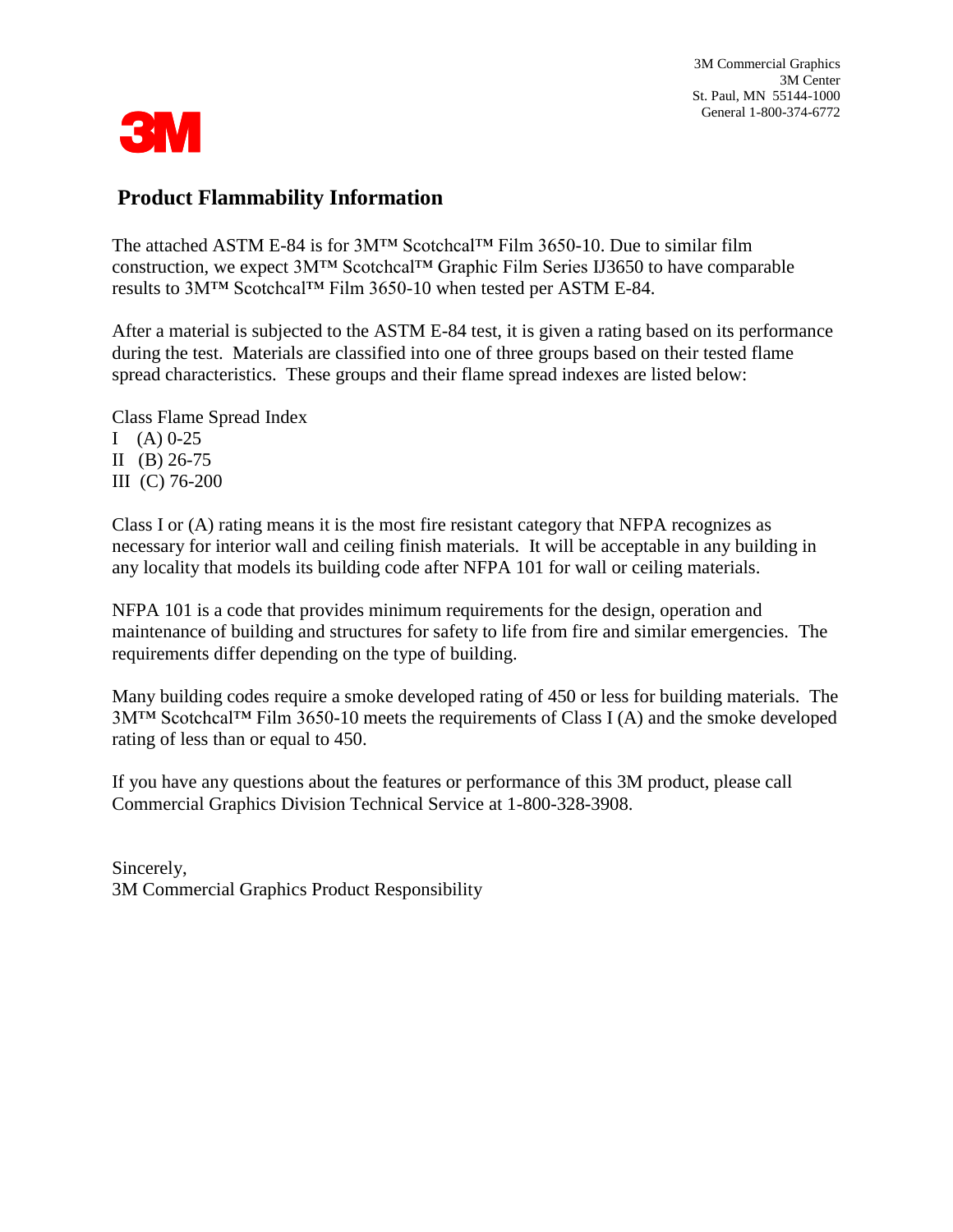## **ASTM E84-95 SURFACE BURNING CHARACTERISTICS OF BUILDING MATERIALS**

**3M™ Scotchcal™ Plus Graphic Marking Film 3650-10\*** 

Report No. 15300-100597 Supplement

**January 29, 1999** 

Prepared For:

3M Company Commercial Graphics Division 3M Center **Building 207-1W-22** St. Paul, MN 55144, U.S.A.

\*When originally tested the client identified the materials as "3M<sup>TM</sup> Scotchcal<sup>TM</sup> Plus Series 3650-10 Film" but now certifies that the materials are being marketed under the above name.



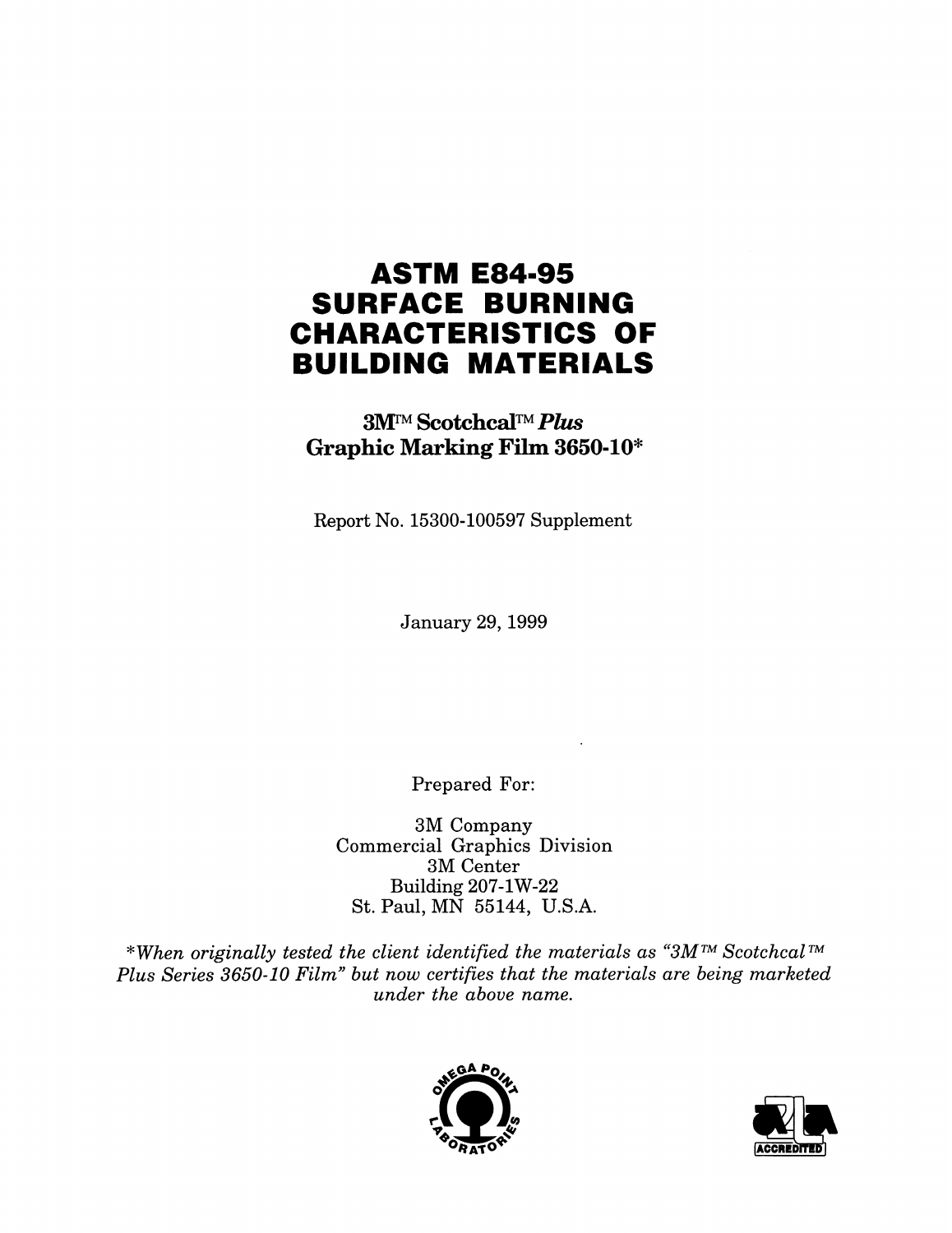#### **ABSTRACT**

| Test Material:       | 3M™ Scotchcal™ Plus Graphic Marking Film 3650-10<br>originally identified as 3M™ Scotcal™ Plus Series 3650-10<br>Film                                         |   |
|----------------------|---------------------------------------------------------------------------------------------------------------------------------------------------------------|---|
| Test Standard:       | <b>ASTM E 84-95 Standard Test Method for SURFACE</b><br><b>BURNING CHARACTERISTICS OF BUILDING</b><br><b>MATERIALS (ANSI 2.5, NFPA 255, UBC 42-1, UL 723)</b> |   |
| Test Date:           | <b>October 10, 1996</b>                                                                                                                                       |   |
| Test Sponsor:        | <b>3M Commercial Graphics Division</b>                                                                                                                        |   |
| <b>Test Results:</b> | <b>FLAME SPREAD INDEX</b>                                                                                                                                     | 0 |
|                      | <b>SMOKE DEVELOPED INDEX</b>                                                                                                                                  | 0 |

This report is for the exclusive use of the client named herein. Omega Point Laboratories, Inc. authorizes the client to reproduce this report only if reproduced in its entirety. The test specimen identification is as provided by the client and Omega Point Laboratories, Inc. accepts no responsibility for any inaccuracies therein. The description of the test procedure, as well as the observations and results obtained, contained herein are true and accurate within the limits of sound engineering practice. These results are valid only for the specimens tested and may not represent the performance of other specimens from the same or other production lots. This report does not imply certification of the product by Omega Point Laboratories, Inc. Any use of the Omega Point Laboratories name, any abbreviation thereof or any logo, mark, or symbol therefor, for advertising material must be approved in writing in advance by Omega Point Laboratories, Inc. The client must have entered into and be actively participating in a Listing & Follow-up Service program. Products must bear labels with the Omega Point Laboratories Certification Mark to demonstrate acceptance by Omega Point Laboratories, Inc. into the Listing program.

 $Ernst'L.$  Schmidt Jr Manager, Small Scale Testing

Reviewed and approved by:

William E. Fitch, P.E. No. 55296 **Executive Vice President** 

Date:

Date:  $2/2/99$ 

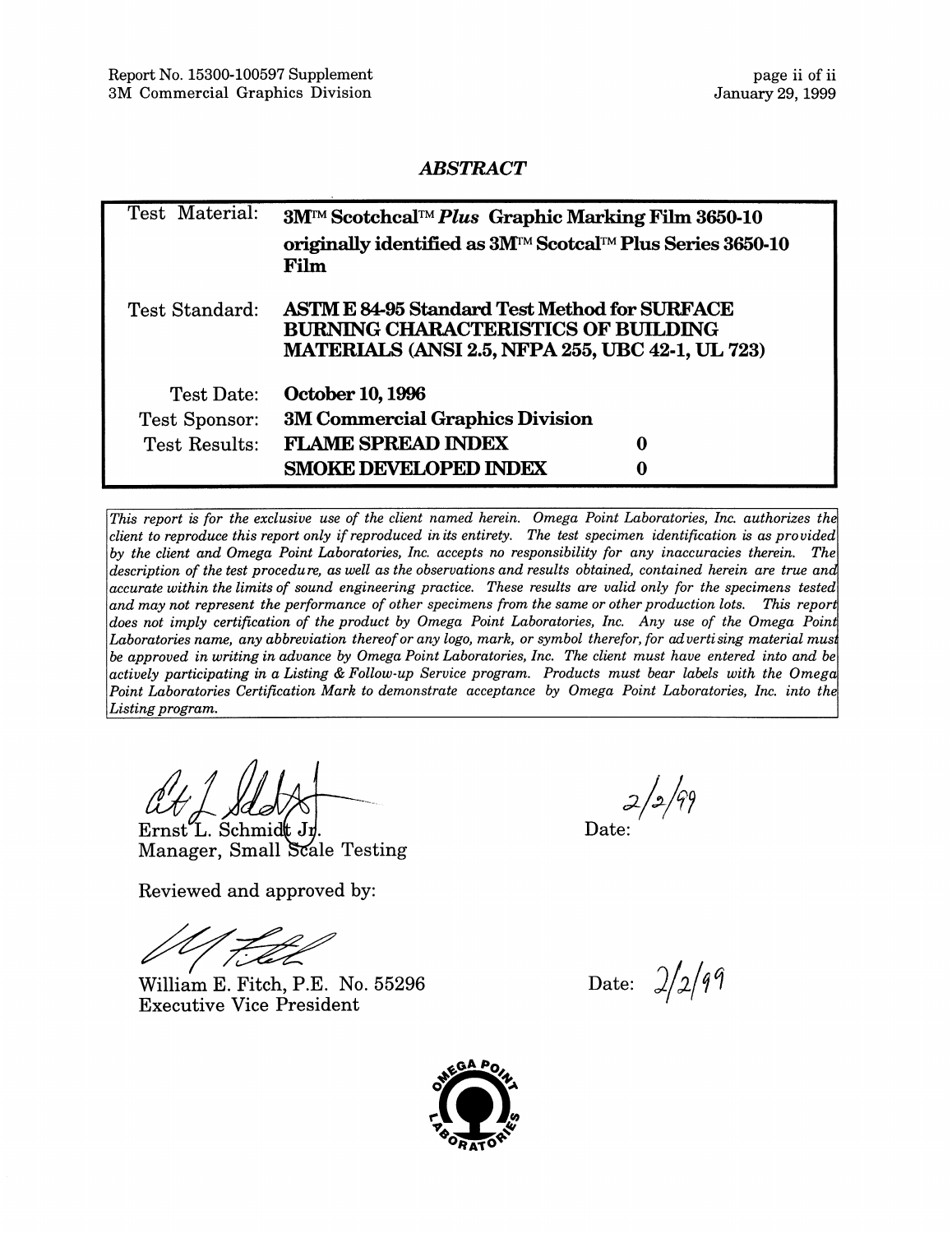#### I. **INTRODUCTION**

This report describes the results of the ASTM E84-95 Standard Test Method for SURFACE BURNING CHARACTERISTICS OF BUILDING MATERIALS<sup>1</sup>, a method for determining the comparative surface burning behavior of building materials. This test is applicable to exposed surfaces, such as ceilings or walls, provided that the material or assembly of materials, by its own structural quality or the manner in which it is tested and intended for use, is capable of supporting itself in position or being supported during the test period.

The purpose of the method is to determine the relative burning behavior of the material by observing the flame spread along the specimen. Flame spread and smoke density developed are reported, however, there is not necessarily a relationship between these two measurements.

"The use of supporting materials on the underside of the test specimen may lower the flame spread index from that which might be obtained if the specimen could be tested without such support... This method may not be appropriate for obtaining comparative surface burning behavior of some cellular plastic materials... Testing of materials that melt, drip, or delaminate to such a degree that the continuity of the flame front is destroyed, results in low flame spread indices that do not relate directly to indices obtained by testing materials that remain in place."

This test method is also published under the following designations:

**ANSI 2.5 NFPA 255** UBC 8-1 (42-1) UL 723

This standard should be used to measure and describe the properties of materials, products, or assemblies in response to heat and flame under controlled laboratory conditions and should not be used to describe or appraise the fire hazard or fire risk of materials, products, or assemblies under actual fire conditions. However, results of this test may be used as elements of a fire risk assessment which takes into account all of the factors which are pertinent to an assessment of the fire hazard of a particular end use.

 $\mathbf{1}$ American Society for Testing and Materials (ASTM), Committee E-5 on Fire Standards.

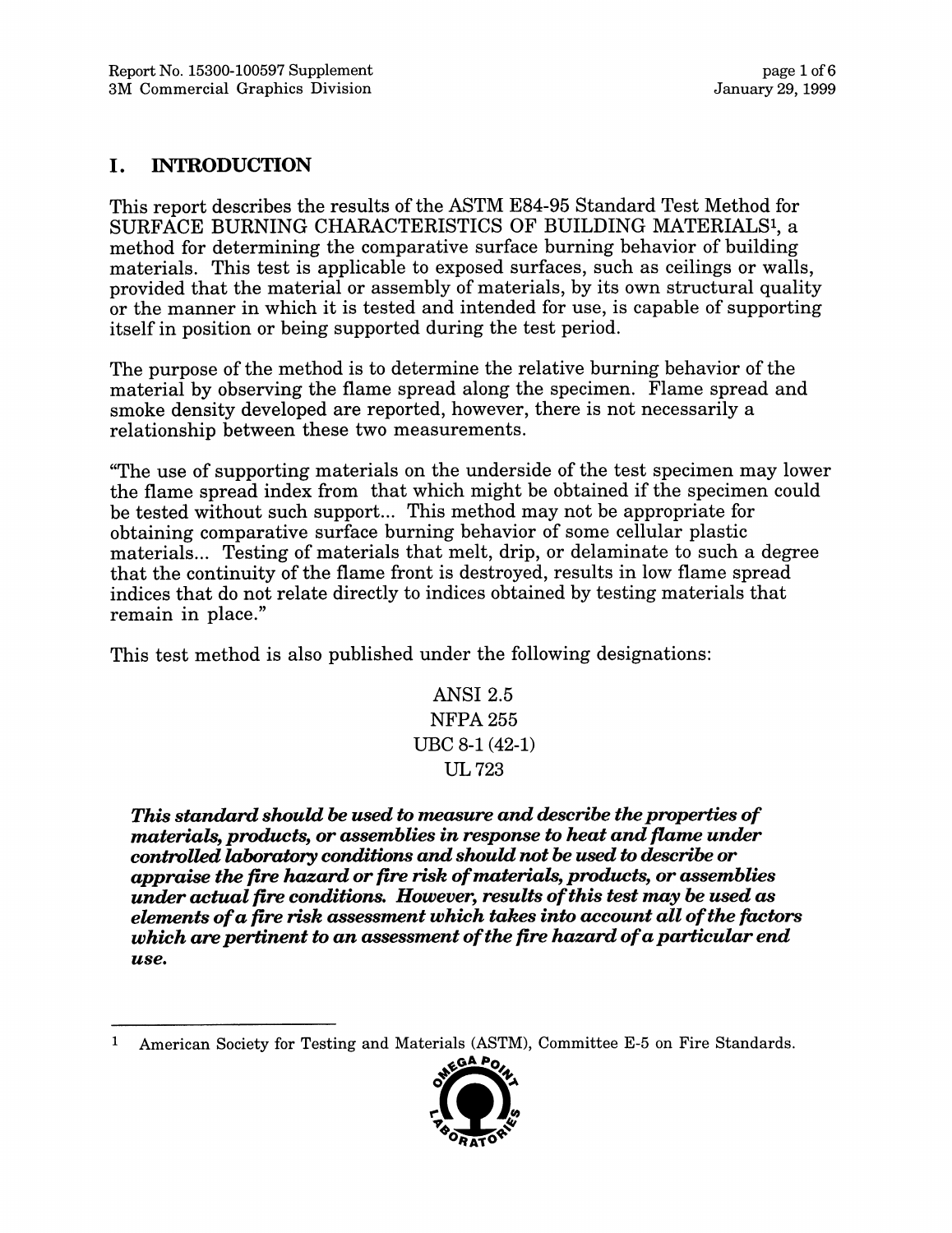#### II. PURPOSE

The ASTM E84-95 (25 foot tunnel) test method is intended to compare the surface flame spread and smoke developed measurements to those obtained from tests of mineral fiber cement board and select grade red oak flooring. The test specimen surface (18 inches wide and 24 feet long) is exposed to a flaming fire exposure during the 10 minute test duration, while flame spread over its surface and density of the resulting smoke are measured and recorded. Test results are presented as the computed comparisons to the standard calibration materials.

The furnace is considered under calibration when a 10 minute test of red oak decking will pass flame out the end of the tunnel in five minutes, 30 seconds, plus or minus 15 seconds. Mineral fiber cement board forms the zero point, while the red oak flooring flame spread and smoke developed ratings are set as 100.

#### **III. DESCRIPTION OF TEST SPECIMENS**

| Specimen Identification:                            | 3M™ Scotchcal™ Plus Graphic Marking<br>Film 3650-10 |  |
|-----------------------------------------------------|-----------------------------------------------------|--|
| Date Received:                                      | 10/07/96                                            |  |
| Date Prepared:                                      | October 7, 1996                                     |  |
| Conditioning $(73^{\circ}F \& 50\% \text{ r.h.})$ : | 3 days                                              |  |
| Specimen Width (in):                                | 24                                                  |  |
| Specimen Length (ft):                               | 24                                                  |  |
| Specimen Thickness:                                 | $0.04$ in.                                          |  |
| Material Weight:                                    | $N/A$ oz./sq. yd.                                   |  |
| Total Specimen Weight:                              | 112.7 <sub>lb</sub>                                 |  |
| Adhesive or coating application rate:               | N/A                                                 |  |

#### **Mounting Method:**

The specimen was self-adhered to GRC board and placed directly on the tunnel ledges.

#### **Specimen Description:**

This test specimen is described by the client as  $3M^{TM}$  Scotchcal<sup>TM</sup> Plus Graphic Marking Film 3650-10, an opaque 2 mil vinyl film with a pressure sensitive adhesive.

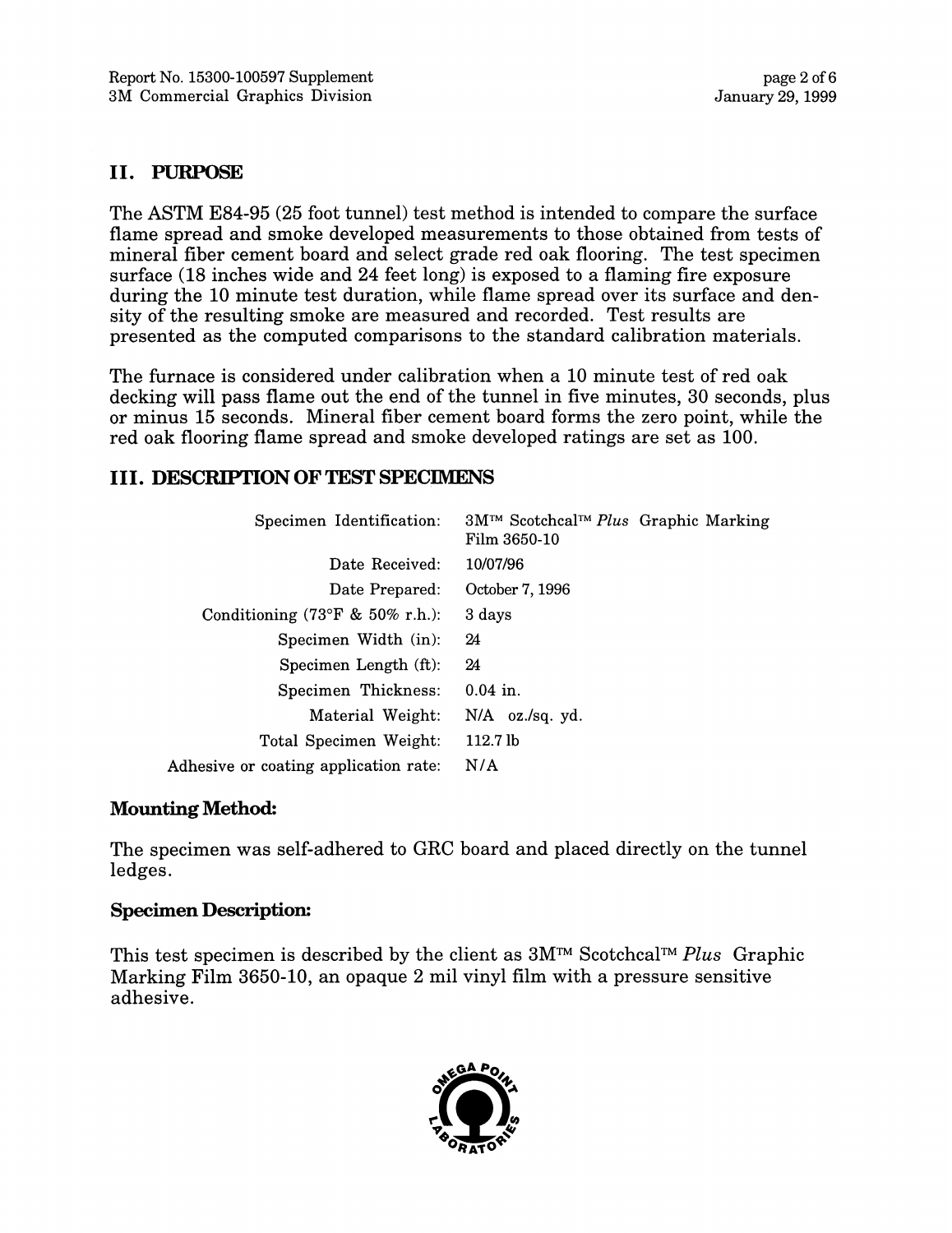#### **IV. TEST RESULTS & OBSERVATIONS**

The test results, computed on the basis of observed flame front advance and electronic smoke density measurements are presented in the following table. In recognition of possible variations and limitations of the test method, the results are computed to the nearest number divisible by five, as outlined in the test method.

While no longer a part of this standard test method, the Fuel Contributed Value has been computed, and may be found on the computer printout sheet in the Appendix.

| <b>Test Specimen</b>                                       | <b>Flame Spread</b><br><b>Index</b> | <b>Smoke Developed</b><br><b>Index</b> |
|------------------------------------------------------------|-------------------------------------|----------------------------------------|
| Mineral Fiber Cement Board                                 | 0                                   |                                        |
| Red Oak Flooring                                           | n/a                                 | 100                                    |
| 3M™ Scotchcal™ Plus Graphic<br><b>Marking Film 3650-10</b> |                                     | o                                      |

The data sheets are included in the Appendix. These sheets are actual print-outs of the computerized data system which monitors the ASTM E84 apparatus, and contain all calibration and specimen data needed to calculate the test results.

#### **V. OBSERVATIONS**

During the test, the specimen was observed to behave in the following manner:

Blisters forming at 0:05 (min:sec), discoloration at 2:00, spotty ignition at 2:58, flaking at 3:45.

After the test, the specimen was observed to be damaged as follows:

Blistered to 24ft., lightly charred/consumed to 7ft., consumed to 4.5ft.

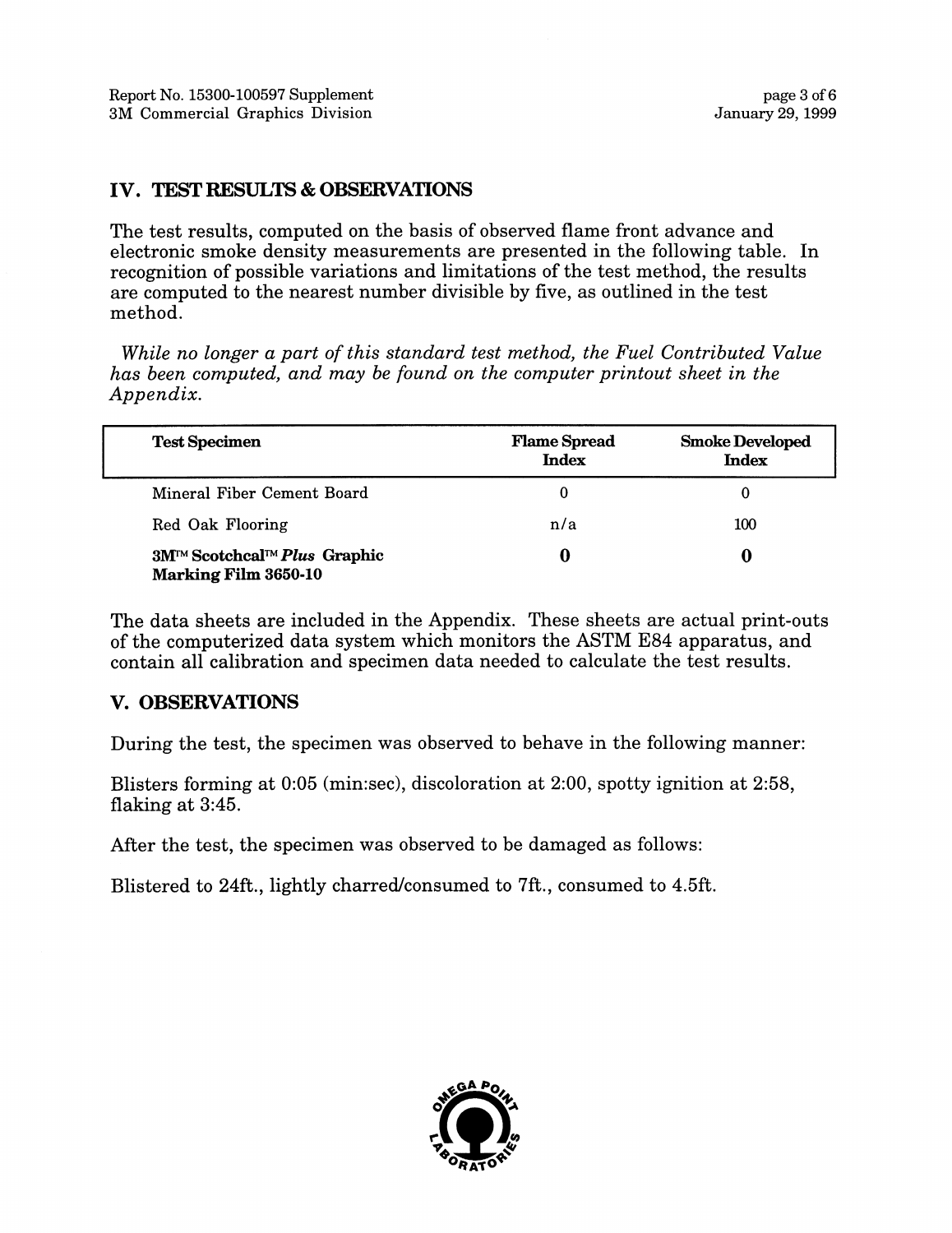Report No. 15300-100597 Supplement<br>3M Commercial Graphics Division

page 4 of 6<br>January 29, 1999

# **APPENDIX**

**ASTM E84** 

**DATA SHEETS** 

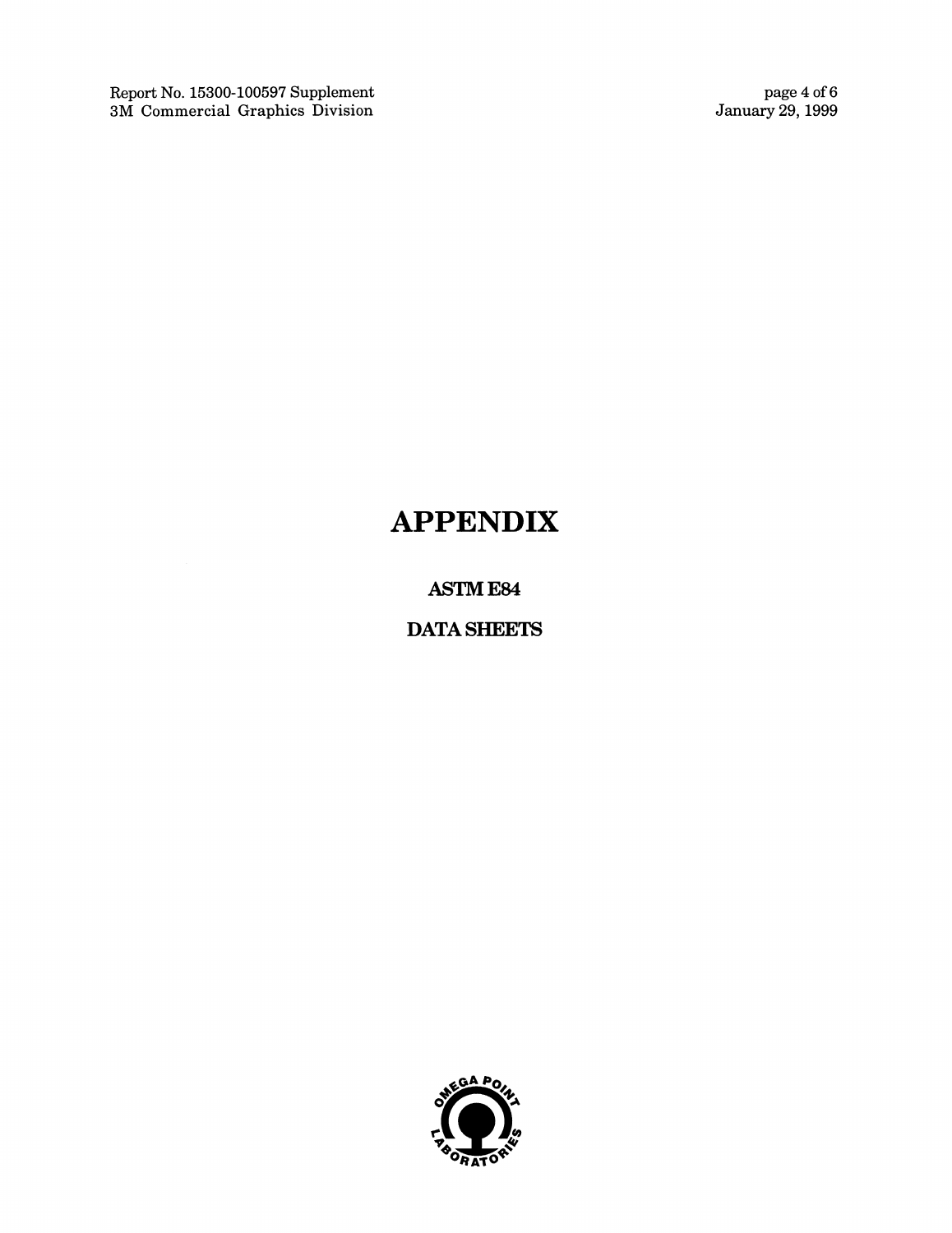#### **ASTM E84 DATA SHEET**

| Client:                |
|------------------------|
| Date:                  |
| Test Number:           |
| <b>Project Number:</b> |
| Operator:              |

3M Commercial Graphics Division  $10-10-1996$ 08:59:58  $\overline{2}$ 15300-100597 **CGH/DL** 

Material ID:

 $3\mathrm{M}^{\text{\tiny{TM}}}$ Scotchcal™ $Plus$  Graphic Marking Film 3650-10 Self Adhered onto GRC Board

#### TEST RESULTS:

| <b>FLAME SPREAD INDEX</b>    | =        |  |
|------------------------------|----------|--|
| <b>SMOKE DEVELOPED INDEX</b> | $\equiv$ |  |

#### SPECIMEN DATA ...

| Time to Ignition         |                    | 00.00 (min:sec)      |
|--------------------------|--------------------|----------------------|
| Time to Max FS           | $=$                | 09.59 (min:sec)      |
| Maximum FS               | =                  | (Feet)<br>1.2        |
| Time to 980 F            | $=$ $\overline{ }$ | 980 F Not Reached    |
| Max Temp                 | $=$                | $490$ (deg. F)       |
| Time to Max Temp         | $=$                | 09:51 (min:sec)      |
| <b>Total Fuel Burned</b> | $=$                | 46.88 (cubic feet)   |
| FS*Time Area             | $=$                | $3.3$ ( $Ft*min$ )   |
| Smoke Area               | $\equiv$           | $0.0~(\%T^{*}min)$   |
| Fuel Area                | $=$                | $4077.5$ ( $F*min$ ) |
| <b>Unrounded FSI</b>     |                    | 1.7246 (Ft*min)      |

#### CALIBRATION DATA...

| Time to Ignition of Last Red Oak | $=$ | $00:47$ (min:sec)   |
|----------------------------------|-----|---------------------|
| Red Oak Smoke Area               | $=$ | 109.90 $(\%T^*min)$ |
| Red Oak Fuel Area                | $=$ | $8345$ ( $F*min$ )  |
| Glass Fiber Board Fuel Area      | $=$ | 4668 $(F*min)$      |